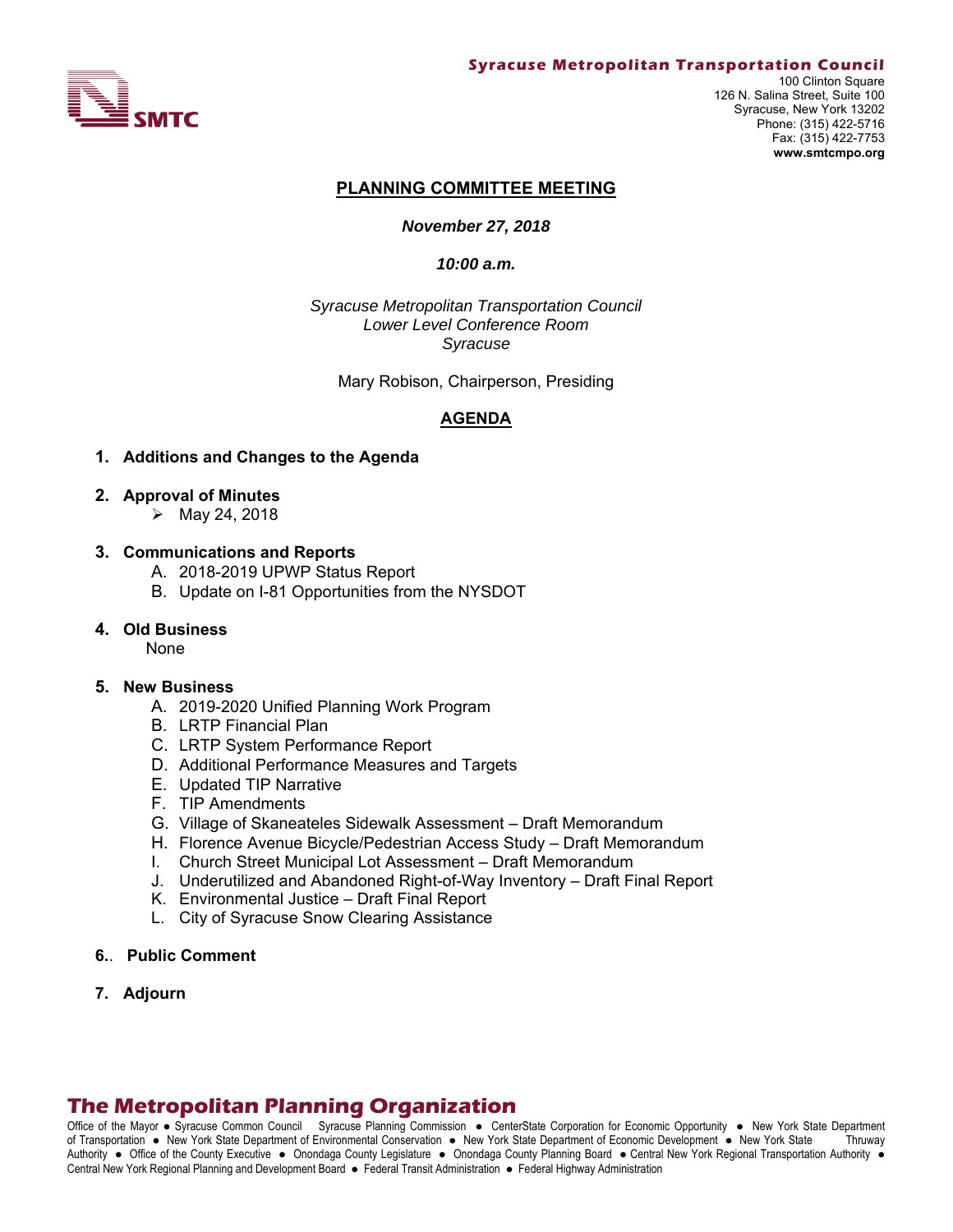# **SYRACUSE METROPOLITAN TRANSPORTATION COUNCIL**

# **MINUTES of the NOVEMBER 27, 2018 PLANNING COMMITTEE MEETING**

#### **Voting Members Construction Construction Construction Construction Construction Construction Construction Construction Construction Construction Construction Construction Construction Construction Construction Constructio**

Mary Robison, Chair City of Syracuse David Bottar CNY Regional Planning & Development Board Megan Costa **Syracuse-Onondaga County Planning Agency** Casey Jordan Casey Jordan Casey Jordan Casey Jordan Casey Jordan County Legislature Owen Kerney **City of Syracuse** - Planning Dan Kolinski Empire State Development Rick Lee CNY Regional Transportation Authority Chris Rauber Onondaga County Department of Transportation John Reichert NYS Department of Transportation Ben Sio **CenterState CEO** Stephanie Webb NYS Department of Environmental Conservation

### **Also Attending**

Katrina Bergan NYSDOT Marcus D'Agostino **Public** James Devlin **Public** Dan Kwasnowski SOCPA

#### **SMTC Staff**

James D'Agostino, Mike Alexander, Kevan Busa, Mario Colone, Jason Deshaies, Andrew Frasier, Kevin Kosakowski, Danielle Krol, Aaron McKeon, Meghan Vitale, and Patricia Wortley

# **BUSINESS MEETING**

#### **1. CALL TO ORDER**

Chairperson Robison called the meeting to order at 10:04 a.m., in the Lower Level Conference Room of the Syracuse Metropolitan Transportation Council, Syracuse, NY. Mr. D'Agostino stated that items 5 B, C, and D would be handled together.

#### **2. APPROVAL OF MINUTES**

The Chairperson inquired if there were any changes to the May 24, 2018 minutes. Mr. Kolinski stated he attended the May meeting. The correction will be made. The Chairperson called for a motion.

Mr. Jordan moved and Mr. Lee seconded approval of the minutes as amended. Motion carried.

#### **3. COMMUNICATIONS AND REPORTS A. UPWP STATUS REPORT**

Mr. D'Agostino stated the update will be given under item 5A.

#### **B. UPDATE ON I-81 OPPORTUNITES FROM THE NYSDOT**

Mr. D'Agostino stated that Mr. Frechette requested to have this item tabled today since he was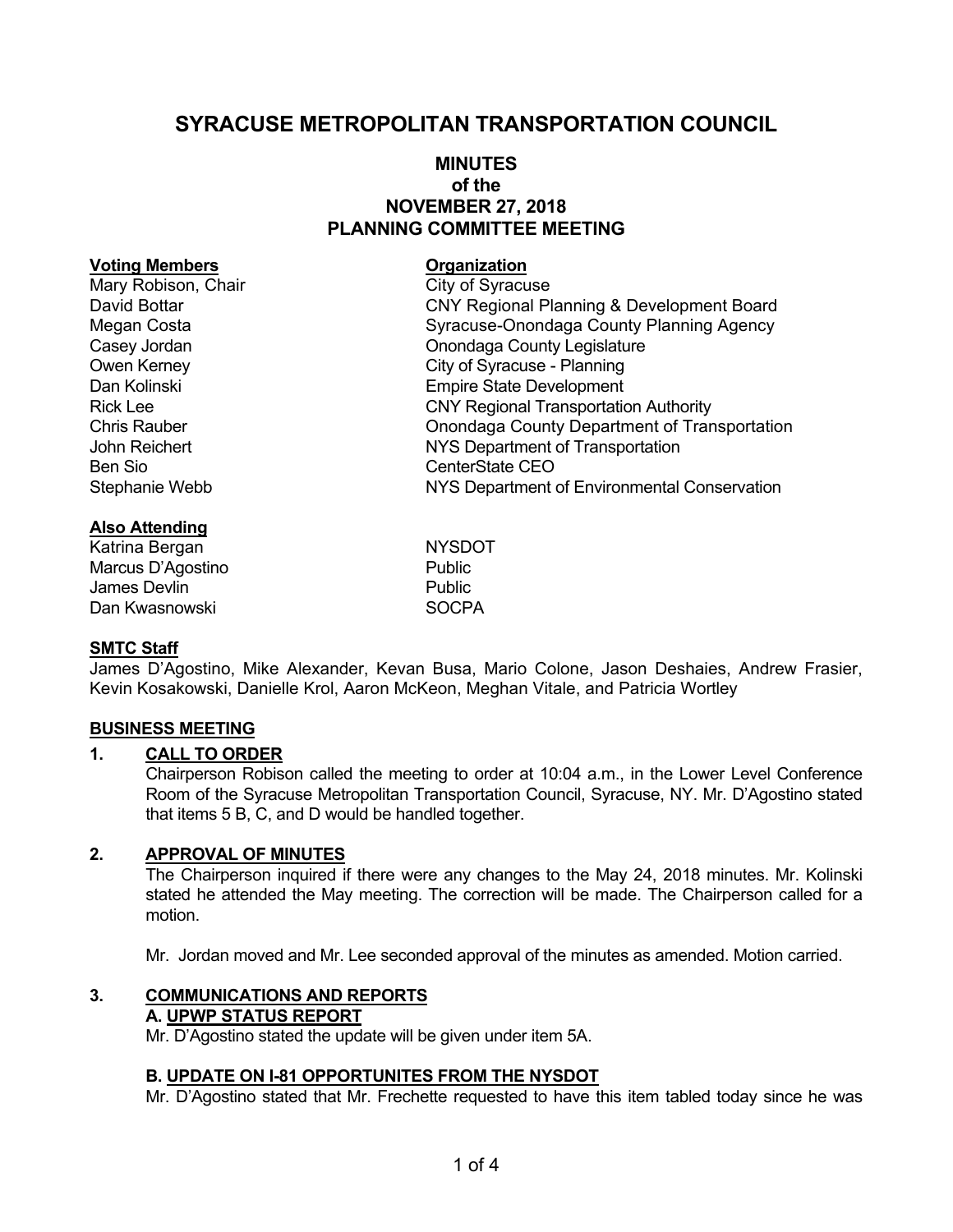unable to attend the meeting.

# **4. OLD BUSINESS**

None.

# **5. NEW BUSINESS**

# **A. 2019-2020 UNIFIED PLANNING WORK PROGRAM**

Mr. D'Agostino reviewed the current work program and gave an overview of the proposed 2019-2020 UPWP that includes mandated work items, carryover projects, and three new projects. He stated that our budget is \$1.248 million for the new program. The new projects include: on-call assistance to the City of Syracuse, including assistance on ReZone, CNY Regional Heritage Trail Bike Corridor, and 2019 NYSAMPO Conference Hosting. The budget no longer includes SPR funding for I-81 modeling.

Mr. Lee inquired if the SMTC gave NYSDOT the SMTC model for their I-81 work. Mr. D'Agostino stated that our current model has significantly changed since we gave our model to the NYSDOT. Mr. Jordan stated he believes that this is an important funding need. Mr. Reichert stated the SPR funding can be applied for again, but he does not know the turnaround time.

Mr. Kerney moved and Mr. Bottar seconded a motion that the Policy Committee adopt the 2019-2020 UPWP at their December meeting. Motion carried unanimously.

# **B, C, D. LRTP FINANCIAL PLAN, LRTP SYSTEM PERFORMANCE MEASURES AND PERFORMANCE MEASURE TARGETS**

Mr. D'Agostino stated that this resulted from a corrective action from our Federal Certification Review last year. Ms. Vitale gave an overview as to the amended LRTP. Chapter 6 has been amended and replaces the chapter in the original 2050 Plan. We also need to adopt Safety and Transit Asset Performance Measures today.

Mr. Bottar stated that the report clearly addresses I-81 and inquired if it will have to be amended due to the I-81 project. Ms. Vitale stated that once I-81 is on the Capital Program then we would have to amend the Long Range Plan. Mr. Jordan stated he does not understand how we can project funding out to 2050 if we do not know the projects. Discussion followed. Ms. Vitale stated that we used a straight line projection out to 2050.

Mr. Bottar moved and Ms. Costa seconded a motion that the Policy Committee approve the Resolutions for the above. Motion carried.

# **E. UPDATED TIP NARRATIVE**

Mr. D'Agostino stated that the narrative indicates that our Capital Projects are getting us to our goals. This allows us to have TIP funding in our area.

Mr. Kerney moved and Mr. Rauber seconded a motion that the Policy Committee approve the Resolution. Motion carried.

# **F. TIP AMENDMENT**

Mr. D'Agostino stated that the City of Syracuse is in need of an Amendment to add a project to the 2017-2021 TIP.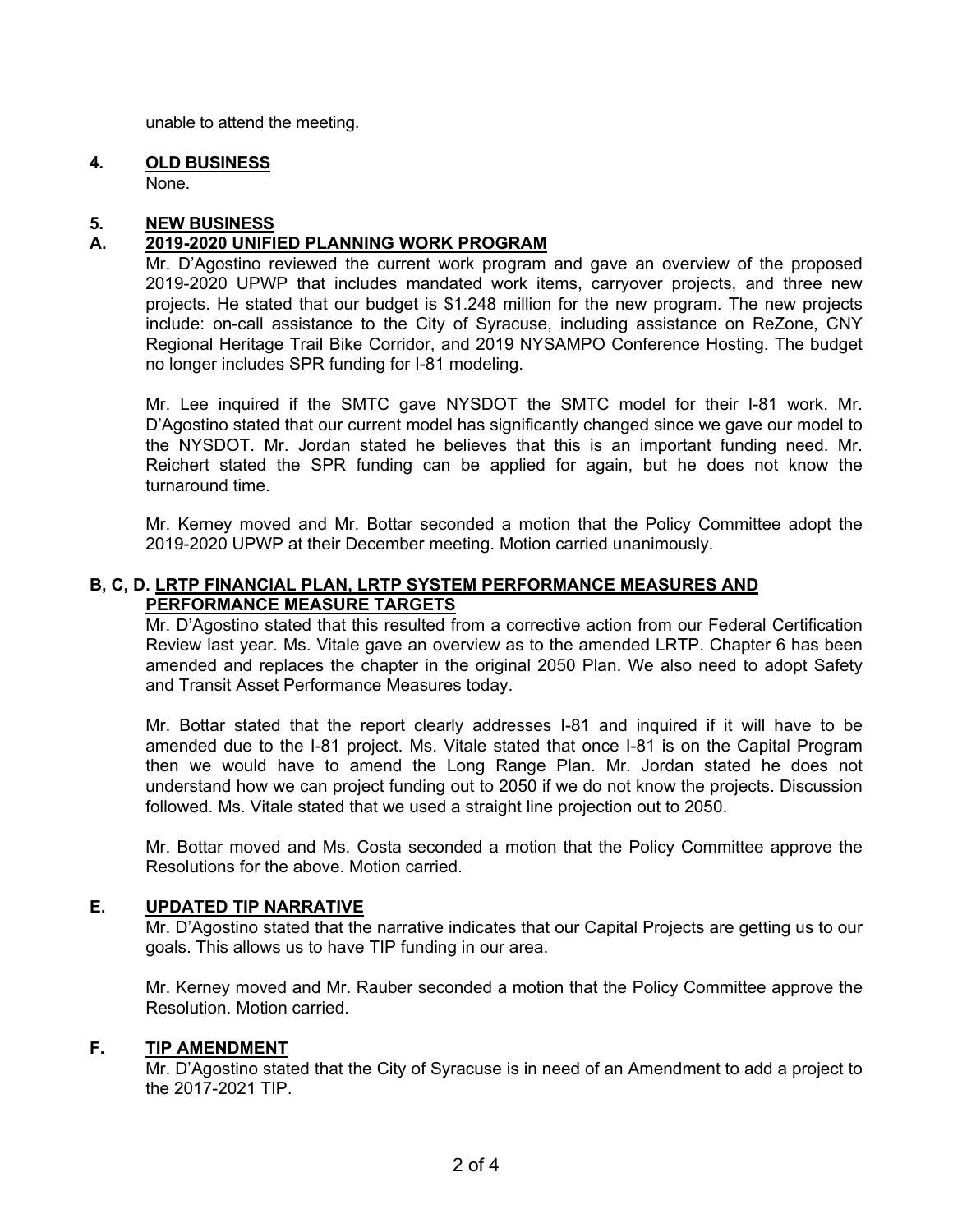PIN 375649 (City of Syracuse Intersection Pedestrian Improvements). Total cost \$1,630,000. Sponsor City of Syracuse. Project sponsor requests addition of project to program to address pedestrian safety concerns at numerous uncontrolled crosswalks and signalized intersections around the City. Project awarded funding via statewide Pedestrian Safety Action Plan solicitation.

The Chairperson stated that they were identified as one of the areas in need. Mr. Reichert stated it was a primary focus area.

Mr. Bottar moved and Mr. Kerney seconded a motion that the Policy Committee approve the addition to the TIP at their December meeting. Motion carried.

### **G. VILLAGE OF SKANEATELES SIDEWALK ASSESSMENT – DRAFT MEMORANDUM**

Mr. D'Agostino stated that this technical analysis was completed at the request of the Village of Skaneateles. Mr. Busa gave an overview of the project.

Mr. Bottar inquired what the Village will do with this information. Mr. Busa stated that they wanted children to be able to walk safely to school. They also wanted to get from the outer areas into the village without cars. Mr. D'Agostino inquired if the village was going to use their own resources. Mr. Busa stated, yes, as most streets are village-owned. Their hope if to have sidewalks on at least one side of the streets. Mr. Bottar stated this is a very useful study and inquired if it could be shared with other municipalities. Ms. Costa stated the same.

No action is required of this Committee.

# **H. FLORENCE AVENUE BICYCLE/PEDESTRIAN ACCESS STUDY – DRAFT MEMORANDUM**

Mr. D'Agostino stated that this study was completed at the request of the City of Syracuse. Ms. Krol gave an overview of the project.

No action is required of this Committee.

# **I. CHURCH STREET MUNICIPAL LOT ASSESSMENT – DRAFT MEMORANDUM**

Mr. D'Agostino stated that this study was completed under the SOCPA Comprehensive Plan Assistance line item for the Village of North Syracuse. Mr. Alexander gave an overview of the project.

Discussion occurred regarding the Main Street School.

No action is required of the committee.

# **J. UNDERUTILIZED AND ABANDONED RIGHT-OF-WAY INVENTORY – DRAFT FINAL REPORT**

 Mr. D'Agostino stated that this project was initiated by staff to develop a desktop reference GIS database. This is a resource item as some of the information was obtained from private property. Mr. Alexander gave an overview of the inventory.

 Mr. Jordan inquired what the end game was for doing this. Mr. Alexander stated it was more or less to identify unknown or underutilized lands. Mr. Bottar inquired if we would take the next step and add to the trail system. Mr. D'Agostino stated that the trail system in the area has grown a lot over the years. We have no plans at this time to do that at this time, but if our